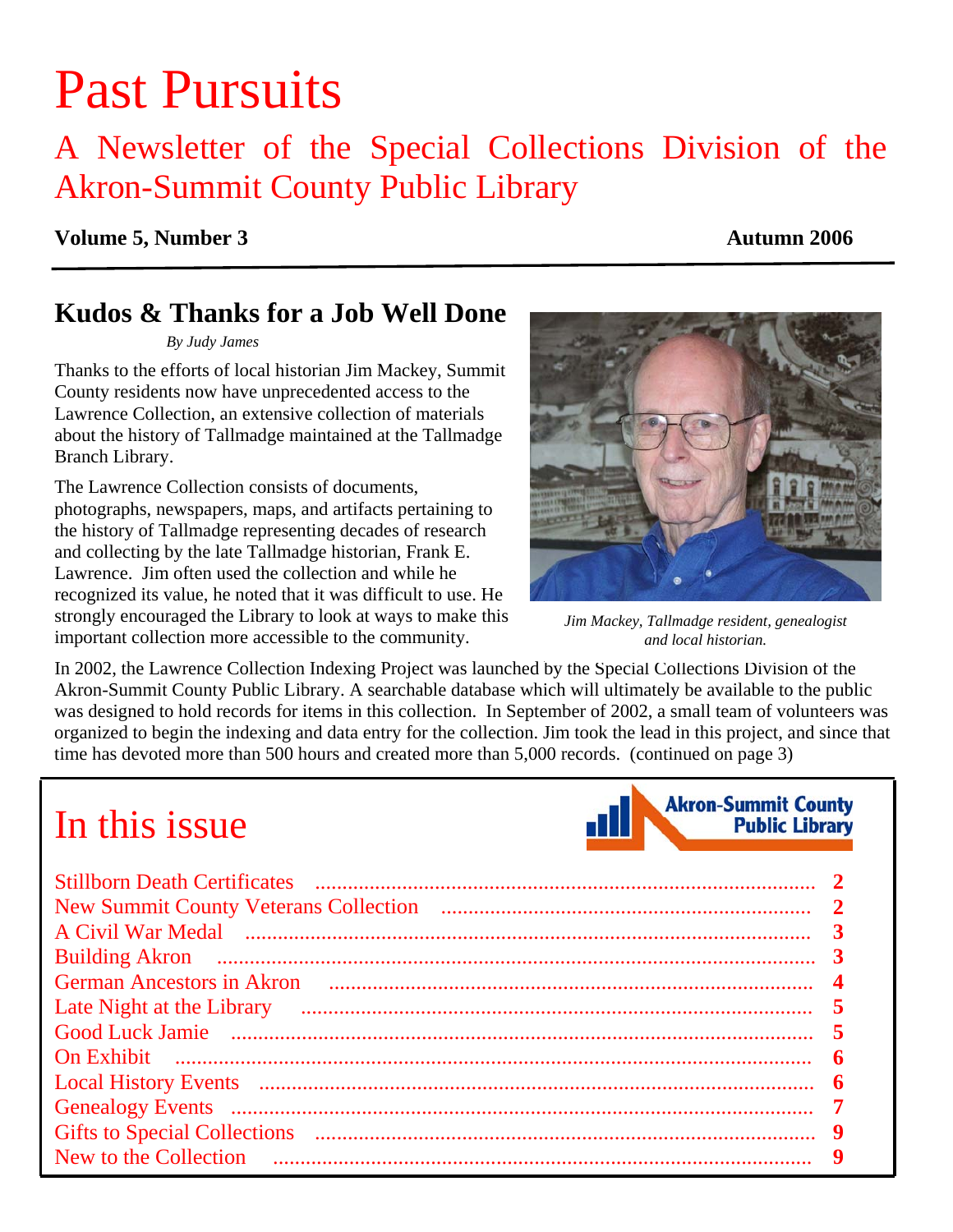### <span id="page-1-0"></span>**Stillborn Death Certificates**

*By Cheri Goldner* 

If you've worked much with the Ohio death certificate collection in Special Collections, you may have found that certificates for stillborn infants are not always easy to locate. That's because from mid 1918-1919 and 1922-1953, there was actually a separate record series for stillborn certificates. Until recently, we did not have this separate stillborn death series and had to refer researchers to the Ohio Historical Society (OHS). Now that we do have the series, it's helpful to know how death certificates for stillborn infants have been filed over the years and how you can find them.

1908 - Mid 1918: Stillborn infants received only death certificates. These were filed within the main run of Ohio death certificates and can be located using the death certificate indexes. You can locate the certificate number by using the microfilm and microfiche indexes here in Special Collections for the years 1908-1953, although stillborn infants are not included after 1941. OHS's online index for the years 1913-1944 at

[www.ohiohistory.org/dindex.html](http://www.ohiohistory.org/dindex.html) includes stillborn infants up until 1936, and Ancestry Library Edition's "Ohio Deaths, 1908-1944 and 1958-2002" database includes stillborn infants from 1908-1932 and 1939-1941.

Mid 1918 – 1919: Ohio law required that stillborn infants be documented with both a birth and a death certificate, creating two new record series: stillborn death certificates and stillborn birth certificates. While the death certificates were filed and microfilmed separately from the main run of Ohio death certificates, the certificate numbers appear in the death indexes mentioned above. These certificates will have very low volume and file or certificate numbers, indicating they are found in the separate series.

1920 - 1921: The stillborn death certificates were again interfiled with other death certificates, just as they were in 1908.

1922 – 1941: Stillborn death certificates were once again separated from other death certificates, just as they were in the latter part of 1918. The certificates are again identifiable in the indexes by their low volume and file or certificate numbers.

1942 - 1953: The law changed again, creating a new "certificate of stillbirth" that combined the information on the stillborn birth and stillborn death certificates into one record. There is no known index to these records, but they can be browsed fairly easily since they are organized by year, then broken down by month and arranged alphabetically by county (for example, 1943, January: Adams through Wyandot, February: Adams through Wyandot, etc.).

The separate stillborn death certificates for mid 1918-1919 and 1922-1953 can be found in the last microfilm drawer of the Ohio Death Certificate Collection. Thanks to Louise T. Jones, Assistant Director of Research Services at OHS, for providing much of this information.

### **New Summit County Veterans Collection**

Summit County has been home to many men and women who have served during war time in the  $20<sup>th</sup>$ Century. Both to honor their service and to preserve a record of their accomplishments, the Special Collections Division has begun collecting information about these heroes. These records are stored in archival folders and made available to patrons upon request. Although each file is different, most contain brief genealogical or biographical information as well as copies of citations, war time correspondence, or news clippings.

These records can be invaluable to a young family historian who has only a vague idea of what Grandpa's or Grandma's service might have been like. Please consider donating some of your family's military service records to this important collection. For more information, contact Joanne O'Dell at 330.643.9030.

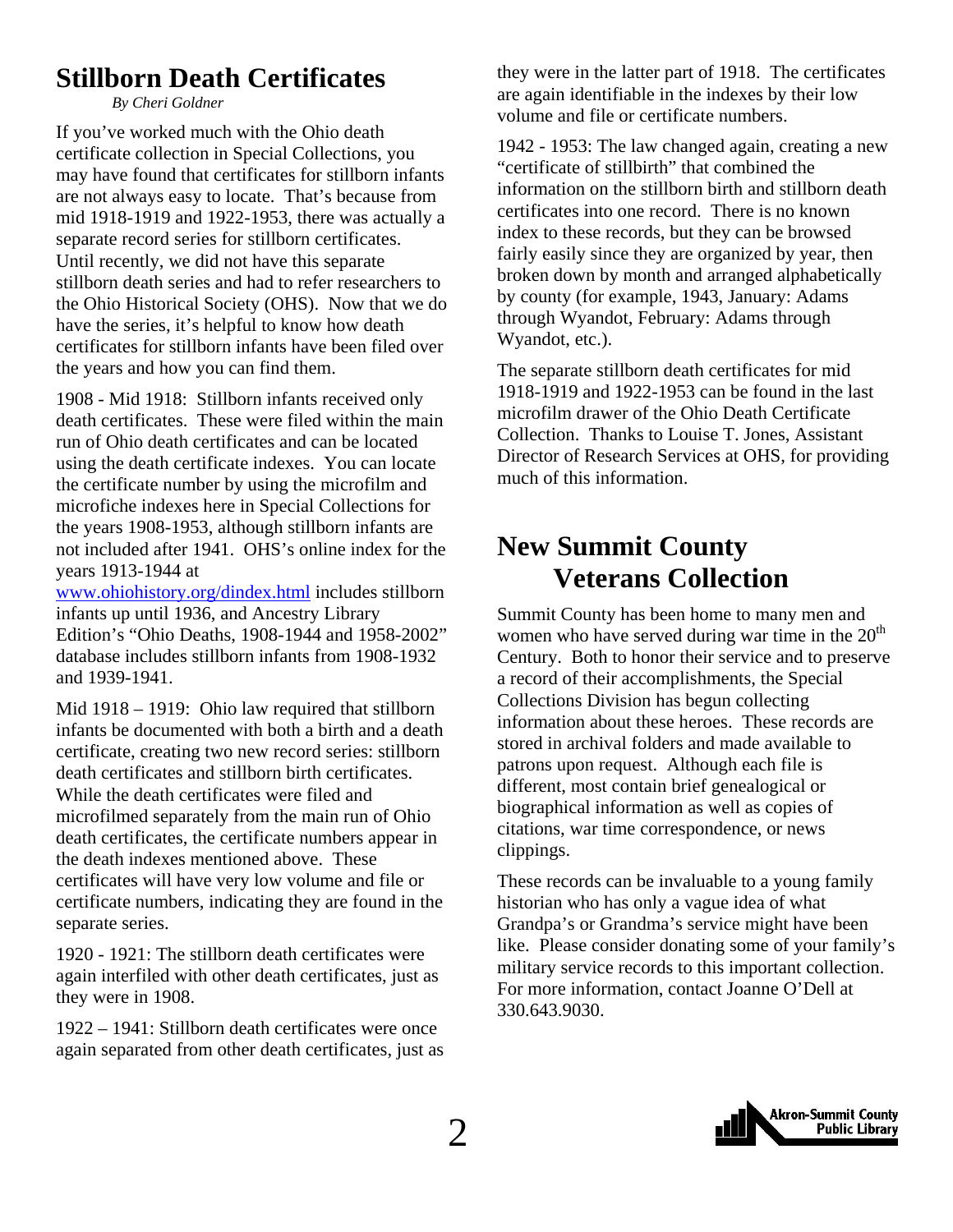### <span id="page-2-0"></span>**A Civil War Medal**

#### *By Michael Elliott*

How would you like to own a West Virginia Civil War era medal? And here's the best part; there's no catch. In fact, you could be the legal heir to the item in question and to obtain it all you have to do is submit documents to prove your ancestry.



*to honor the memory of distant cousin John James Elliott of Co. K 7th West Virginia Infantry, who went missing at the battle of Spotsylvania on May 12, 1864. The ribbon measures approximately 4 inches in length and the medallion has a diameter of just over 1 inch.* 

At the close of the Civil War the Adjutant-General for the state of West Virginia reported that 26,099 men had enlisted in regiments from that state. In grateful appreciation of their service the state legislature authorized production of complimentary medals recognizing the veterans and in more than a few cases, their sacrifice. Composed of solid copper, these medals were minted in 1866 and efforts to disperse them were taken immediately. By the end of 1868, approximately 17,500 had been handed out to the veterans or their survivors. Over the years, several campaigns were mounted to try and locate the individual soldiers (or their heirs) and present them with the medal. These efforts met with limited success as many men had left the region following the war or were residents of adjacent states both before and after their enlistment.

Now 140 years later, there still remain more than 4,000 medals in the custody of the West Virginia Archives. To make an ownership claim, first check the most recent list of unclaimed medals at <http://www.wvculture.org/history/medals.html> (be aware that many misspellings did occur). If you find an ancestor – and it doesn't have to be a direct line – simply fill out the application form and include the relevant documentation to prove kinship. There is also a \$30.00 application and processing fee. A wait of six months is required to assure that a "closer" claim is not made. *This medal was struck* 

> One additional thing to remember is that the Special Collections Division at the Akron-Summit County Public Library holds records of selected West Virginia counties that could be used to support your claim.

### **Kudos (continued)**

He continues to work on this project and coordinates a new program to assist researchers who wish to use the Lawrence Collection. He has also participated on a related project to select photographs from the collection for a digital history exhibit to celebrate the Tallmadge Bicentennial in 2007.

Jim has worked tirelessly, quietly, and enthusiastically on this project for more than four years. Because of his efforts, access to the history of Tallmadge, Ohio is now available to our community. By 2007, the global community will also have access when Jim's work is available on the Library's website. The Akron-Summit County Public Library is extremely grateful to Jim for his dedication, knowledge, and time.

### **Building Akron**

*By Judy James* 

The development and growth of Akron is closely tied to its geographical and geological history. While many types of geologic formations can be found in Summit County, the predominant bedrock is Sharon Formation deposited during the Pleistocene epoch. A type of sandstone, this durable rock was quarried locally and used in the construction of the Ohio and Erie Canal and many of

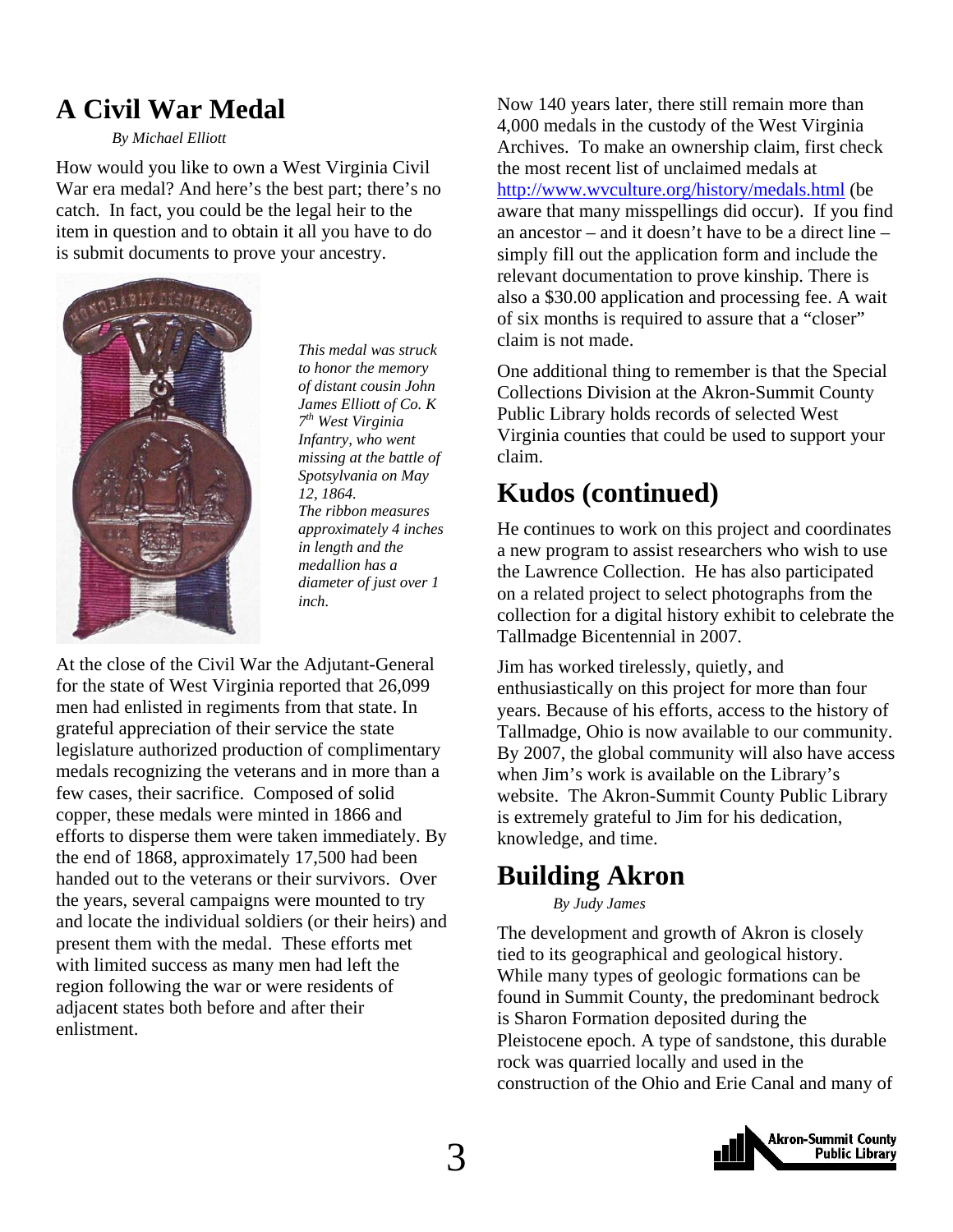<span id="page-3-0"></span>Akron's early buildings. Some buildings were constructed from rock quarried onsite and several quarries were located on Quarry Street, known today as Bowery Street.

Notable Akron buildings constructed of Sharon Formation stone include the Perkins Mansion, St. Vincent Church, the Everett Building, and the Old Stone School. By the end of the  $19<sup>th</sup>$  Century, Berea sandstone replaced Sharon Formation as the stone used for many Akron buildings. Examples of buildings constructed of Berean sandstone include the Memorial Chapel at Glendale Cemetery, St. Bernard's Church, and the Summit County Courthouse.

*Guide to the Building Stones and Cultural Geology of Akron*, by Joseph T. Hannibal, a paleontologist with the Cleveland Museum of Natural History, includes a geologic survey of Summit County, a history of Summit County's stone industry, and studies of numerous buildings in Akron from the  $19<sup>th</sup>$  Century to the present. It includes many photographs of the sites mentioned above, as well as a table which summarizes twenty-eight significant buildings, their history, and the materials of which they are constructed. Published by the Ohio Department of Natural Resources, Division of Geological Survey, it is available at Main Library and several ASCPL branches.

### **German Ancestors in Akron**

 *By Michael Elliott* 

If you can make a claim of German descent, you are not alone among Americans. According to the 2000 Federal Census nearly 43,000,000 of us can claim German heritage - a number higher than any other ethnic group. Many had come to work and build the canals while others were fleeing the German Revolution of 1848 or for the simple reason of economics. Still others were avoiding compulsory military service and like immigrants from other countries were looking to own land and seek a new start in life. While German immigration stagnated during the American Civil War it resumed as hostilities ended and it peaked in the early 1880s. During this time, before the turn of the  $20<sup>th</sup>$  Century, Germans were far and away the largest immigrant group in the United States.

In Akron, German immigration to the area began slowly. In 1850, not quite one tenth of the total population of Akron and Portage Township were German by birth. By 1860, the number had swelled to slightly more than ten percent. While the number of German natives residing in Akron remained consistent at around 10 percent of the total population at any given time, it must be remembered that the German language continued to be spoken in the home and taught in the public schools. The result was that second or even third generation German-Americans continued to keep the customs and interests of their immigrant parents and grandparents. Consequently, many German social clubs and groups were founded beginning with the Liedertafel in 1855. Eventually other German societies would be formed including the Akron German Guards, the Landwehr (members had to have served in the German military), the Schwesterbund ("sisters union"), the Liederkranz (literally "song crown") and others. Membership in some of these groups remained strong well into the  $20<sup>th</sup>$  century. German immigrants also worshipped in churches which they founded, including St. Bernard's, Zion Lutheran, and the German Reformed church, the first and last named maintaining their own cemeteries.

While never as numerous as those immigrants from the British Isles, the German element in Akron was very influential indeed in the development of Akron. Take for example Ferdinand Schumacher a native of the German principality of Hanover and perhaps the most recognizable name in Akron's history. From his beginning as a humble grocer in 1851, he eventually became Akron's "oatmeal king." Among other highly successful Germans in the Akron area were George Renner, Fred Horix and Wilhelm Burkhardt (brewers), Paul Werner (printing), Joseph Burger (iron molding), Jacob Koch (clothing), Henry Klages (coal and ice), and George Billow or Billau (funeral director). Other prominent Akron surnames with German ancestry are Seiberling and Buchtel.

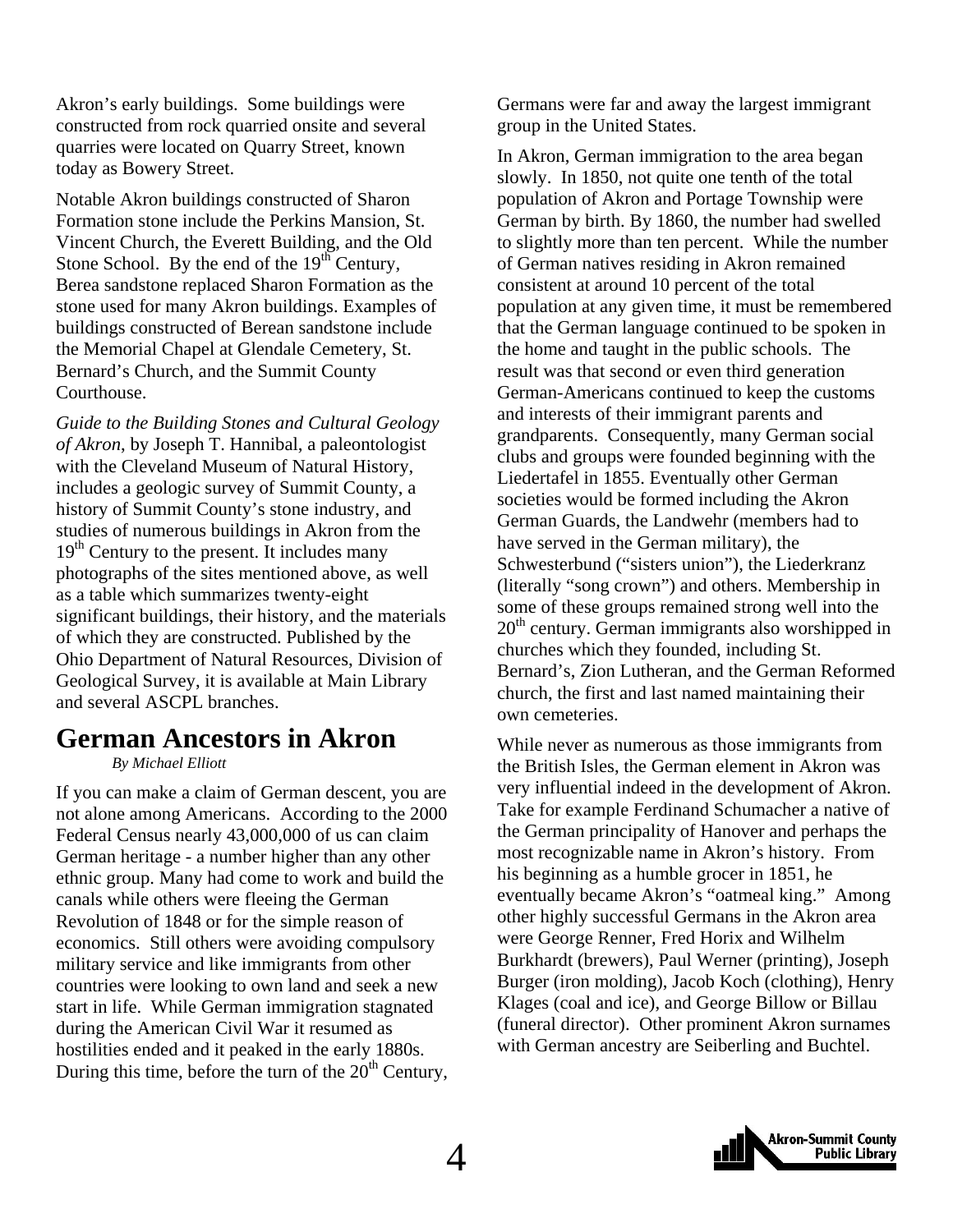<span id="page-4-0"></span>These individuals were the exception more than the rule. Most Germans who came to the area were common folk who worked in a variety of trades including tailors, carpenters and day laborers. Many ended up working for the previously mentioned Schumacher, word probably filtering back to Germany that Akron was a pleasant place to live. Census returns indicate that in the mid to late 19<sup>th</sup> Century the majority of Germans residing in the Akron area originated in Bavaria, Wurttemburg and Baden.

It is estimated that by the end of the  $19<sup>th</sup>$  Century, fully one third of Akron's population could speak German. There was even a need for German newspapers, the most prominent being the Akron *Germania* which began publication in 1868 and stayed in operation through 1925. In addition to the news of the day, the paper provided items of local interest as well as an advertising section catering to its readers. A typical example can be seen below.



*Year's Ball, promising "good music and good refreshments," appeared in the December 27, 1877 issue of the Germania, one of Akron's German language newspapers.* 

It's possible to begin your German family research here at the Library. In addition to the usual sources of census, death certificates and obituaries, researchers can consult our collection of German immigration books including the *Germans To America* series that has benefited many people attempting to find their immigrant ancestors. We also subscribe to the periodicals *German Genealogical Digest* and *Pennsylvania Mennonite Heritage*. The key is to try to find the city or village where the family originated. With that knowledge, it's possible to consult church and parish registers, most of which are available from the Family History Library administered by the LDS church. The bad news is that these rolls are, of course, in old German script and are difficult for even many Germans to read. The good news is that families tended to not move around much in earlier centuries, so it may be possible to go back several generations. When you get to this point, it is usually a good idea to commission a professional researcher in the area where your German ancestors originated. *Viel Glück!*

### **Late Night at the Library**

Join the Special Collections Division and the Summit County Chapter of the Ohio Genealogical Society for an evening of genealogy research. On Friday, October 13, the Library will close at its regular time of 6:00 pm but will re-open for genealogists from 6:30 to 10:30 pm. Mingle with fellow researchers as you uncover the details of your ancestry. Refreshments will be provided and parking is free in the High Street  $& E.$  Market deck if you enter it after 6:00 pm. For more information, contact Special Collections at 330.643.9030.

### **Good Luck Jamie**

Jamie Onusic Skeggs recently married and has moved to California with her new husband. She has been a vital member of the Special Collections staff since the creation of the division. We will all miss *her and we for a News* and the since the creation of the division. We will all find the Golden State. *This advertisement for a News* **her and wish her the best of luck in the Golden State.** 

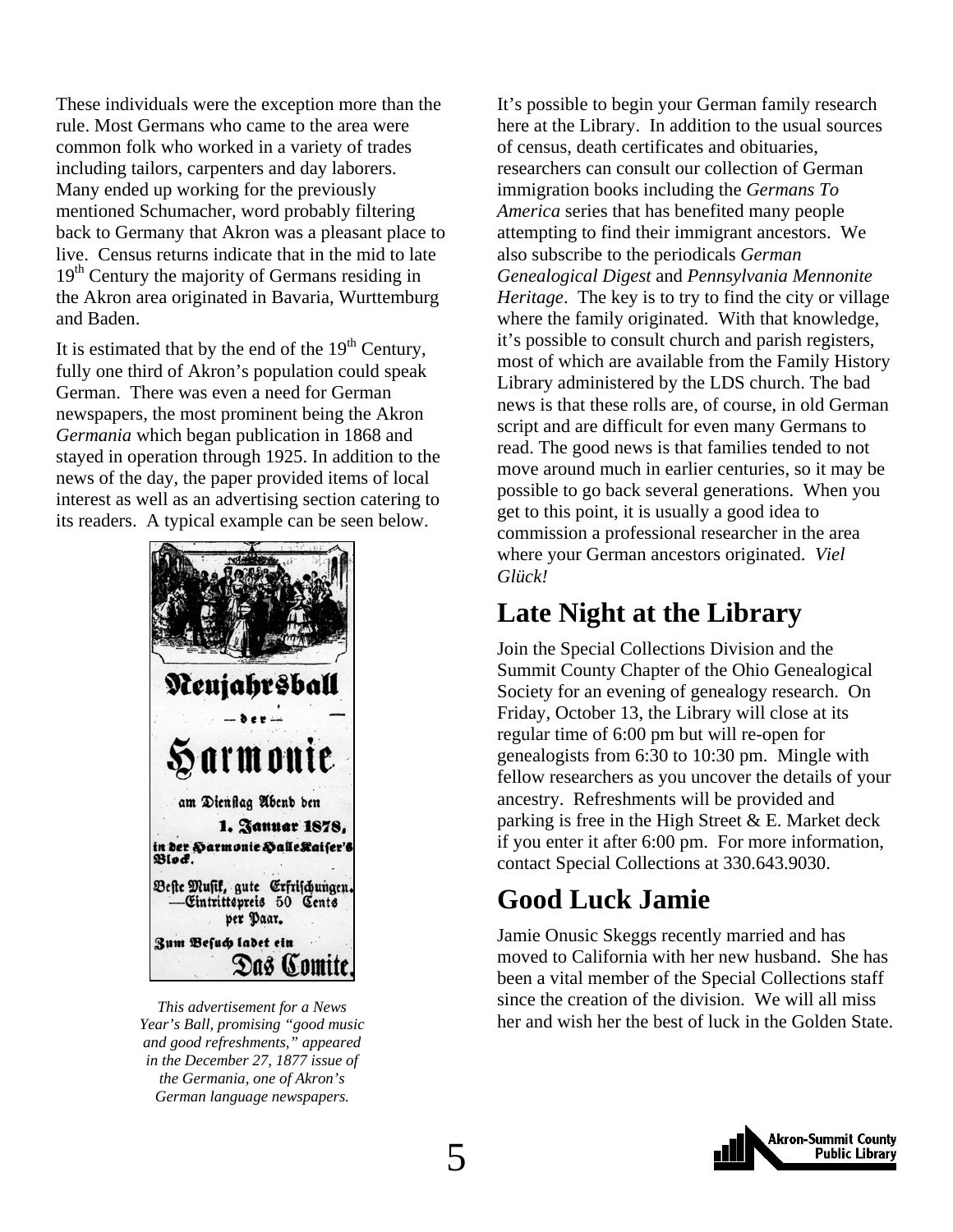### <span id="page-5-0"></span>**On Exhibit**

#### **Native American Exhibits at Main Library**

On September 5 and 6, 2006, the Archives of the History of American Psychology at the University of Akron will host a conference, *Abraham Maslow and the Blackfoot Experience* at the Akron-Summit County Public Library (September 5) and the University (September 6). This conference will examine the influence of the Blackfoot Indian culture on the work of psychologist Abraham Maslow. An exhibit about Maslow's work with the Blackfoot may be viewed in the History & Humanities Division on the third floor of Main Library. In conjunction with the conference, Special Collections will install *Native Americans in Summit County: Prehistory to the Present*, an exhibit of materials and artifacts documenting the history and presence of Native Americans in Summit County and surrounding areas. The exhibit may be seen during the months of September and October in the Special Collections Division. For information about the conference, contact the Psychology Archives at 330.972.6474.

#### **Reflections on Glass: the Photography of Willard Penfield Seiberling**

Willard Seiberling, son of Goodyear Tire and Rubber Company co-founder F.A. Seiberling, was an amateur photographer who documented the lives of his family as well as life in Akron in the early 1900s. Stan Hywet Hall and Gardens, in conjunction with the Library and the Summit County Historical Society is pleased to present *Reflections on Glass: the Photography of Willard Penfield Seiberling.* This exhibit features many of Mr. Seiberling's recently discovered photographs, as well as examples of early photography equipment. It may be seen on the second floor of Main Library during the months of November, December, and January. Please visit the Library's website (<http://www.akronlibrary.org/>) to learn more about this exhibit and related programs offered by the Library, Stan Hywet, and the Akron Art Museum.

#### **Securing the Shadow: Portrait Photography in Akron, 1850-1900**

Between the years 1850 and 1900, Akron was home to more than 80 photography studios. During that time, local residents had their choice of studios where they could preserve images of their families or "secure the shadow" as a popular advertising slogan suggested. The Special Collections Division, in collaboration with the Summit County Historical Society and Dr. Virginia Gunn, Professor of Family and Consumer Sciences at the University of Akron, is pleased to present an exhibit about the business of portrait studios in Akron during the second half of the nineteenth century. This exhibit may be viewed on the third floor of Main Library in the Special Collections Division during the months of November, December, January, and February.

### **Local History Events**

#### **PPG Limestone Mines**

Barberton Public Library

*Wednesday, September 20, 2:00 pm & 7:00 pm*  Presented by Robert Erbse, a former PPG employee, the program will provide interesting stories and information about the limestone mines in Norton dug by PPG. Measuring 2,250 feet down, this was the deepest limestone mine in the world. Mr. Erbse's talk will be accompanied by historic photographs of the limestone mines. For more information, please call 330.745.1194.

#### **Base Ball**

Stan Hywet Hall & Gardens

*Sunday, September 24, 1:00 – 5:00 pm*  Black Stockings vs. Amherst Stone Masons; doubleheader. Watch 1860s style base ball games (historically accurate spelling) with old-time equipment, uniforms and rules of conduct. Games are played on the Great Meadow. Games are included with grounds admission to Stan Hywet. Advance ticketing not required; tickets may be purchased at Stan Hywet admissions upon arrival. For more information, please see [http://www.stanhywet.org/calendar/calendar\\_view.as](http://www.stanhywet.org/calendar/calendar_view.aspx?A=&UID=EF445F20-680A-4015-9ECC-B1E218405773) [px?A=&UID=EF445F20-680A-4015-9ECC-](http://www.stanhywet.org/calendar/calendar_view.aspx?A=&UID=EF445F20-680A-4015-9ECC-B1E218405773)



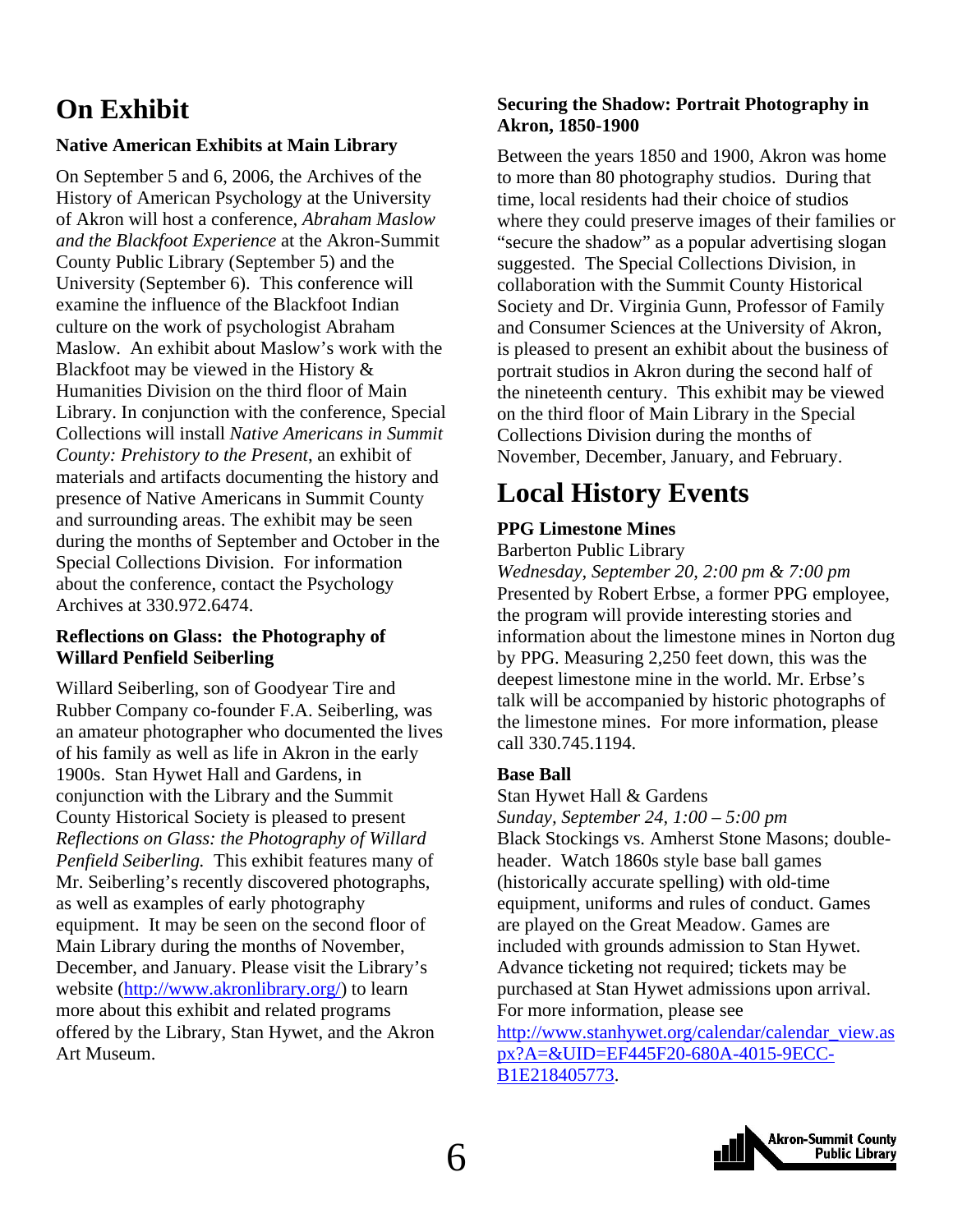#### <span id="page-6-0"></span>**Barberton Mum Fest**

City of Barberton, Ohio *September 23 & 24, 10:00 am – 6:00 pm*  The Annual Mum Fest features Mums, Music and More. 19,000 Yoder chrysanthemums create over a million blooms at Barberton's Lake Anna Park. Admission is free and family entertainment includes arts and crafts, food, water ski shows, sand sculpting, ice carving, historic displays, trains, and children's area. For more information, please see [http://www.cityofbarberton.com/events/calendar.sht](http://www.cityofbarberton.com/events/calendar.shtml) [ml](http://www.cityofbarberton.com/events/calendar.shtml).

#### **Oktoberfest**

Cuyahoga Falls Oktoberfest *September 29 – October 1*  The 27<sup>th</sup> annual Cuyahoga Falls Oktoberfest. For more information, please see [http://www.oktoberfestcfo.com/events.](http://www.oktoberfestcfo.com/events)

#### **Annual Harvest Festival**

Hale Farm & Village *Saturday, October 14, 11:00 – 5:00 pm Sunday, October 15, 12:00 – 5:00 pm*  Some of America's best-loved fall traditions – from cider pressing to kettle popcorn popping to wagon rides – are just a small part of the festivities. Historic interpreters will entertain visitors by playing the roles of mid-nineteenth century Americans preparing apples, corn, onions, and catsup for winter storage! For more information, please see

#### <http://www.wrhs.org/halefarm/template.asp?id=419>

#### **HolidayFest**

Lock 3 Live

#### *November 24 – January 1, 2007*

Holidayfest returns for another season in Downtown Akron. Featuring Ohio's largest seasonal ice skating rink, the month-long celebration includes an authentic German Chriskindl Market, a spectacular holiday lighting ceremony, stage shows, the *Nutcracker,* the *Welcome Santa* parade on Main Street, and the New Year's Eve grand finale, *First Night –* a festival of the arts. For more information, please see

[http://destinationdowntownakron.com/lock3/06sum](http://destinationdowntownakron.com/lock3/06summer/holidayfest.html) [mer/holidayfest.html](http://destinationdowntownakron.com/lock3/06summer/holidayfest.html).

#### **Deck the Halls**

Stan Hywet Hall and Gardens *November 24-26 & December 8-30* 

This year, the Manor House will be transformed to portray Tchaikovsky's beloved ballet, *The Nutcracker*. In addition, the estate's grounds and gardens will offer a winter wonderland of lights, the Museum Store will be open with specially selected gift items, and the Carriage House Café will serve hot chocolate, cookies, and other holiday fare. For more information, please see [http://www.stanhywet.org/calendar/calendar\\_view.as](http://www.stanhywet.org/calendar/calendar_view.aspx?A=&UID=6807906F-9922-4F36-BB6D-2AC3AD264CD4) [px?A=&UID=6807906F-9922-4F36-BB6D-](http://www.stanhywet.org/calendar/calendar_view.aspx?A=&UID=6807906F-9922-4F36-BB6D-2AC3AD264CD4)[2AC3AD264CD4](http://www.stanhywet.org/calendar/calendar_view.aspx?A=&UID=6807906F-9922-4F36-BB6D-2AC3AD264CD4).

### **Genealogy Events**

#### **Introduction to African-American Research**

Genealogical Committee of WRHS *Saturday, September 16, 12:00 – 2:00 pm*  This class will focus on records and research techniques from the present to the end of the Civil War with a brief introduction to locating a slave owner as well as resources at WRHS. The cost is \$15 with a late fee of \$5 for reservations made after September 9. For more information, please see [http://www.wrhs.org/library/template.asp?id=195.](http://www.wrhs.org/library/template.asp?id=195)

#### **Finding Your Family Tree in the Probate & Clerk of Courts Forests**

Summit County Chapter of OGS *Saturday, September 16, 1:00 pm*  Our meeting with be held at the Court House. Deputy clerks from both areas will be available for hands-on research in helping find your ancestor's records. For more information, please see <http://spot.acorn.net/gen/chapinfo.html>.

#### **Getting Started in Family History**

ASCPL – Special Collections *Tuesday, September 19, 6:30 – 7:30 pm*  This orientation will include an overview of the genealogical resources available at the Akron-Summit County Public Library, suggestions for getting started, and tips for organizing your research. Held at the Main Library in downtown Akron, the session is free and open to the public. For more information, call 330.643.9030.

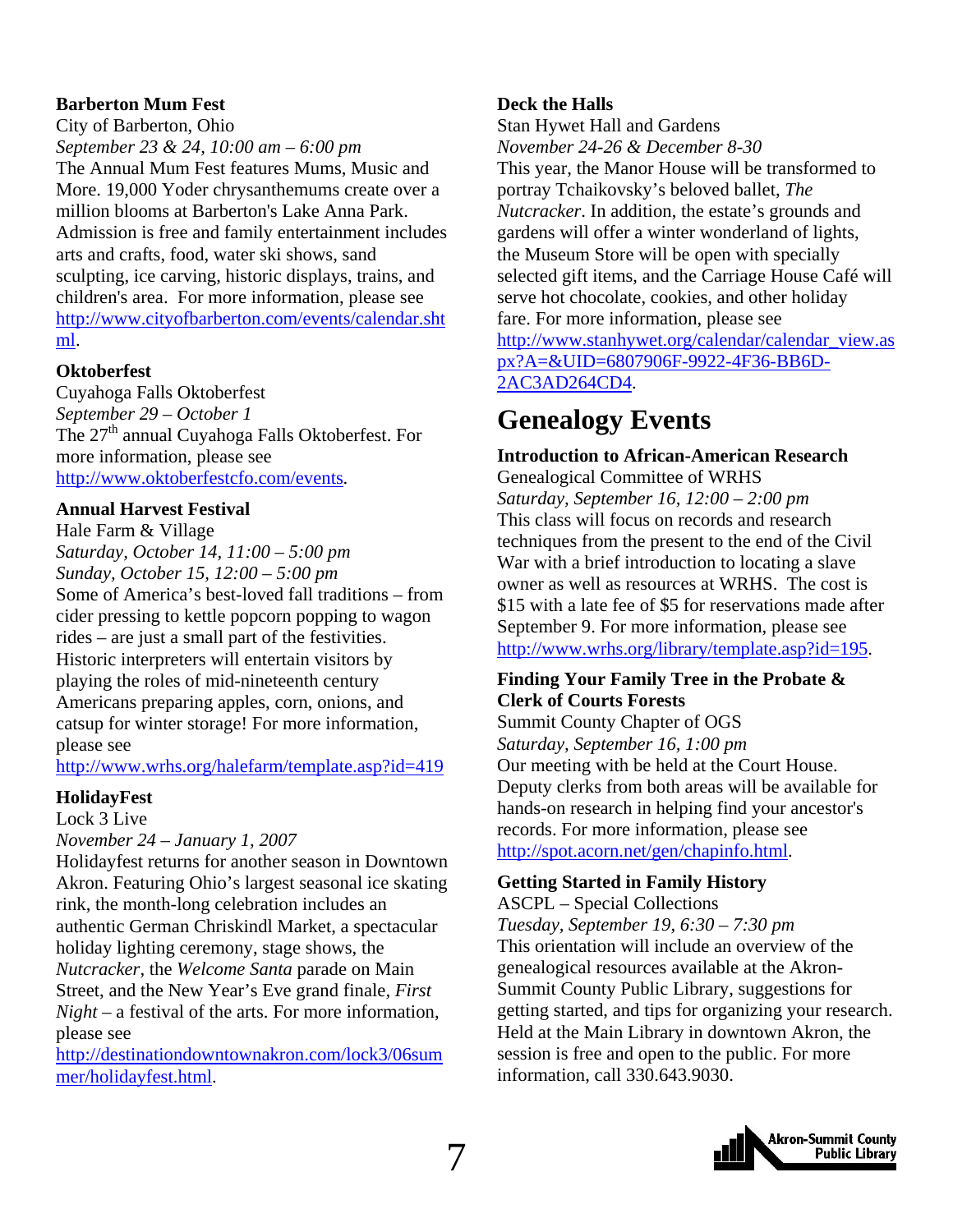#### **AAGS Genealogy Meeting**

African-American Genealogy Society *Saturday, September 23, 9:30 – 1:00 pm*  "Coal Dust in Your Veins: Tips, Strategies and Resources to bring your Coal Mining Ancestors to the Surface," presented by Tim Pinnick at the Maple Heights Library. General meeting and presentation will be followed by a research workshop. For more information, please contact [dstallworth@aagsclev.org](mailto:dstallworth@aagsclev.org).

#### **Genealogy 101**

#### Genealogical Committee of WRHS

*Saturday, September 30, 12:00 – 2:00 pm*  Learn about getting organized, interviewing, home sources, preservation, and a brief introduction to the internet and the WRHS Library. Cost is \$ 10 with a \$5 late fee for reservations made after September 23. For more information, please see <http://www.wrhs.org/library/template.asp?id=195>.

#### **Genealogy 102**

#### Genealogical Committee of WRHS

*Saturday, October 7, 12:00 – 2:00 pm* 

Got the basics? It's time to learn about a variety of records. Topics: vital records, cemetery and funeral home records, and an introduction to census records as well as additional internet resources. Bring a filled in pedigree chart. Time will be spent in the Library researching with the assistance of experienced volunteers. The cost is \$15 with a late fee of \$5 for reservations made after September 30. For more information, please see

<http://www.wrhs.org/library/template.asp?id=195>.

#### **OGS Second Annual Fall Seminar**

Ohio Genealogical Society

*Saturday, October 7, 9:00 – 4:00 pm*  The seminar features John Colletta who is one of America's most popular genealogical lecturers and will be held at the James W. Kehoe Center for Advanced Learning in Mansfield, Ohio. The schedule of events includes an open discussion hour and a post seminar reception. For more information, please see [http://www.ogs.org/fallseminar.php.](http://www.ogs.org/fallseminar.php)

#### **Polish Genealogy Seminar**

Genealogical Committee of WRHS *Sunday, October 8, 12:30 – 4:00 pm* John Grabowski will present *Polish Immigration to America and Northeastern Ohio*. Ceil Jensen will present *Researching Polish Roots with Home Sources and in Poland*. For more information and to register, contact Wally Huskonen at 440.526.1238.

#### **Late Night at the Library**

ASCPL – Special Collections & SCOGS *Friday, October 13, 6:30 – 10:30 pm*  The Library closes to the public at 6:00, but will reopen at 6:30 pm just for genealogists. Join us for an evening of research with refreshments and door prizes. For more information call, 330.643.9030.

#### **Getting Started in Family History**

ASCPL – Special Collections *Saturday, October 21, 10:00 – 11:00 am* This orientation will include an overview of the genealogical resources available at the Akron-Summit County Public Library, suggestions for getting started, and tips for organizing your research. Held at the Main Library in downtown Akron, the session is free and open to the public. For more information, call 330.643.9030.

#### **Military Records Seminar**

Genealogical Committee of WRHS *Sunday, October 22, 12:30 – 4:00 pm*  Brent Morgan will present *Researching your 18th & 19th Century Ancestors in the Military*. Wally Huskonen will present *Researching your 20th Century Ancestors in the Military.* For more information and to register, please contact Wall Huskonen at 440.526.1238.

### **Annual Banquet; The British Are Here**

Summit County Chapter, OGS

*Saturday, November 4, 1:00 pm* 

David Zeih, retired history teacher, dressed as a Britsh soldier during the Revolutionary War, gives an entertaining piece-by-piece explanation of the uniform worn, life in the British army, a musket demonstration, and the origins of some phrases such as "Don't let the cat out of the bag." For more information, please see

[http://www.wrhs.org/library/template.asp?id=195.](http://www.wrhs.org/library/template.asp?id=195)

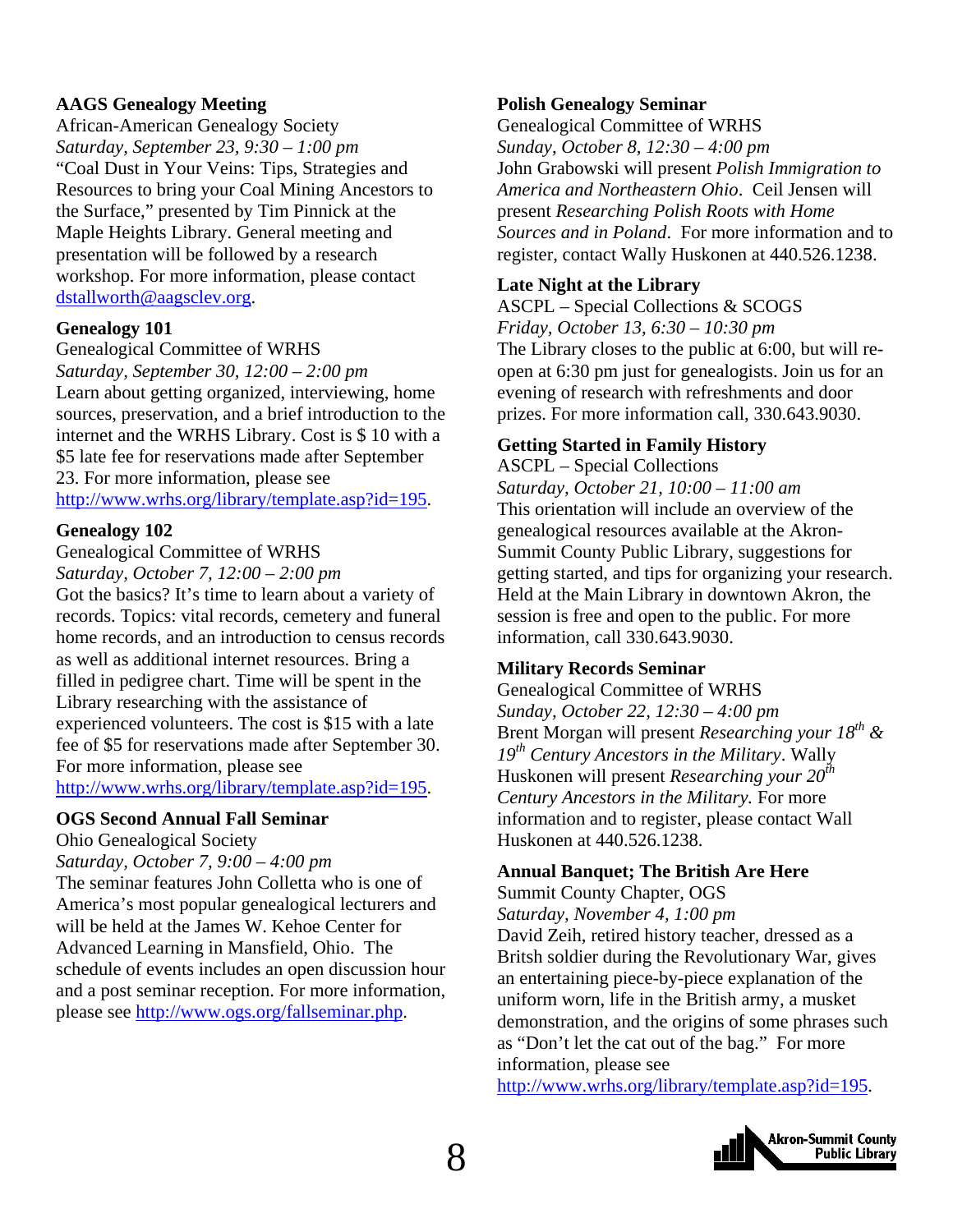#### <span id="page-8-0"></span>**Mining the Resources at WRHS**

Genealogical Committee of WRHS *Saturday, November 4, 12:00 – 2:00 pm* 

WRHS has more than census and Cuyahoga Co. materials. Learn about some of the "hidden resources." Topics include manuscripts (original records), finding aids, online sources, newspaper, periodicals, local government records, ethnic sources, etc. as well as research strategies for using the Library. Bring information about your family. Time will be spent in the Library using materials which are discussed. The cost is \$15 with a late fee of \$5 for reservations made after October 28. For more information, please see

<http://www.wrhs.org/library/template.asp?id=195>.

### **We would like to thank the following for their generous donations:**

Richard Acker for three laminated aerial maps of Akron, 1870 and 1882 (2).

Martha Bray for Firestone High School and Litchfield Junior High School yearbooks.

The Cuyahoga Portage Chapter of the Daughters of the American Revolution for *Magna Carta Ancestry*  by Douglas Richardson.

Howland Davis for Swenson's Drive-In menus.

David Frye for *One Hessian's Imprint on America*  by Doris Kennedy Frye and David Frye.

Barbara Griffith for *Revolutionary Ancestors of Highland County, Ohio.*

Joseph T. Hannibal for *Guide to the Building Stones and Cultural Geology of Akron* by Joseph T. Hannibal.

Rudy Hinderegger for First Night Akron admission pins and WWII Honorable Discharge lapel pins.

Jeff Iula for binders of newsclippings about the Akron and National Spelling Bees: 1953, 1954, 1955, 1957.

Pam Jennings for materials about the Nobil Shoe Company.

Maureen McGinty for materials about Joseph Jesensky.

Delores Mooney-Bartlett for miscellaneous materials pertaining to Akron's history including Summit County Medical Society directories, various church directories, and personal documents of Daniel Dougherty.

Stan Oliner for air mail envelope commemorating the Goodyear ZRS-4 zeppelin.

Roadway Express for historical materials about Roadway Express.

Ralph Witt for a manuscript of his reminiscences about his service in the U.S. Army during World War II and documents related to Margaret Joan Wallace Witt and the Witt and Wallace families.

Sarah Wright for *Wild Rose of the Beaver* by Rudolph Leonhart.

### **New to the Collection**

#### **African-Americans**

Slave ancestral research: It's something else

#### **Alabama**

Abstracts of Baldwin Co. will book A 1809 – 1881 Abstracts of Madison Co. wills 1847-57 Alabama Mortality Schedule of 1860 Baldwin Co., marriages 1810-1836 Baldwin Co. marriages 1845-1870 Bibb Co., AL unrecorded marriages Dallas Co., AL marriages 1818-1845 Dallas Co., AL black marriages 1876 Dallas Co. will book A 1821-1849 Dallas Co. will book B 1850-1871 Jefferson Co., AL marriages 1818-1836 Jefferson Co., AL marriages 1837-1849 Jefferson Co., AL marriages 1850-1859 Jefferson Co., AL marriages 1860-1869 Jefferson Co., AL marriages 1870-1879 Lee Co., AL marriages 1867-1870 Lee Co., AL marriages 1871-1875 Lee Co., AL marriages 1874-1880

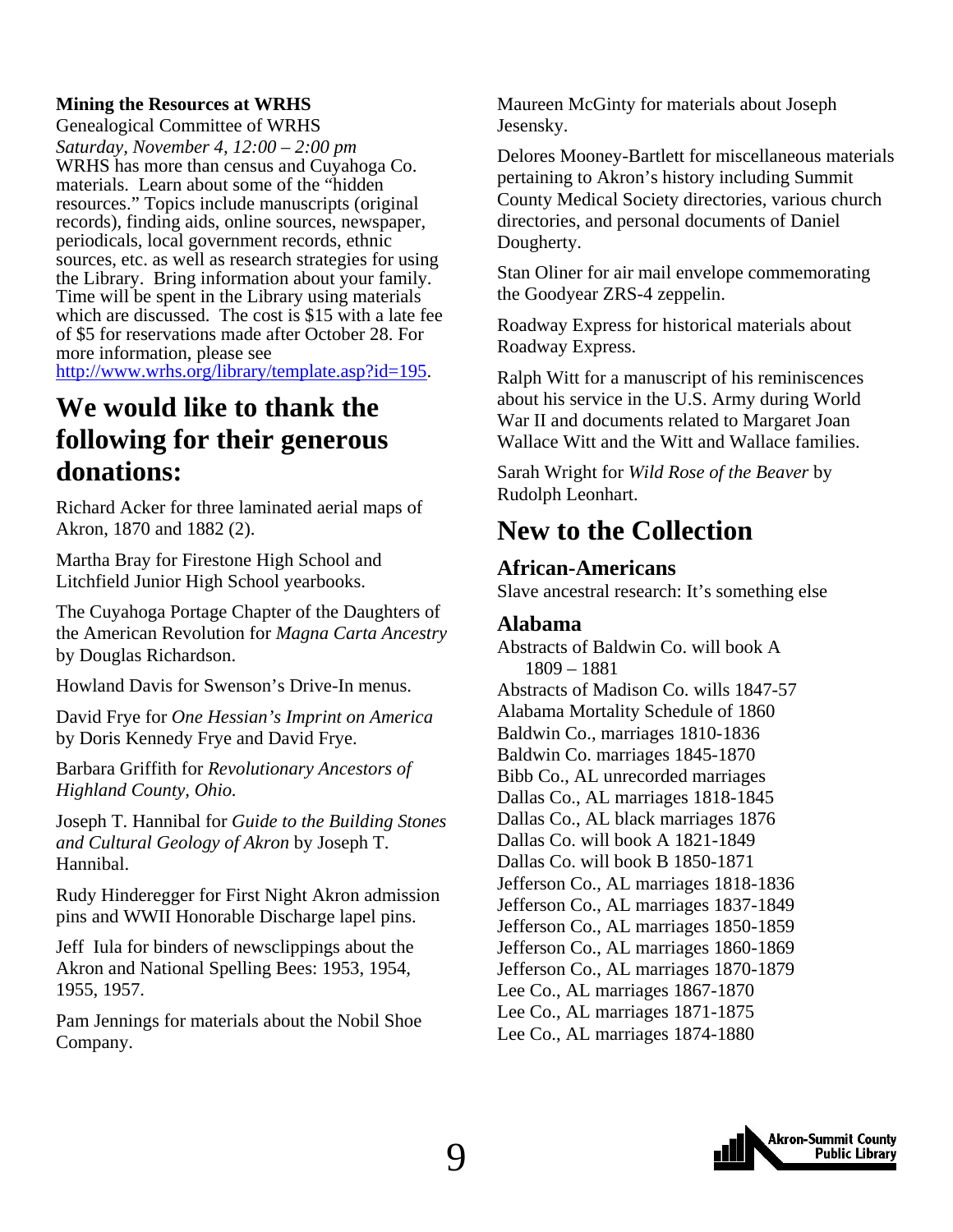#### **Alabama (continued)**

Lee Co., AL marriages 1880-1887 Lee Co., AL marriages 1886-1893 Mobile Co., AL marriages 1813-1841 Mobile Co., AL marriages 1842-1846 Passports & ship passengers 1849-1862 Mobile Co., Alabama Shelby Co., AL death records 1920-1927 Shelby Co. AL marriages 1890-1898 Washington Co. marriages 1899-1906 1889 Taxpayer census: Cullman Co.

#### **Connecticut**

The Poor & others to be pitied (Windham Co.)

#### **District of Columbia**

District of Columbia Free Negro Registers: 1821-1861 (2 vols.)

#### **Georgia**

Cherokee Co. marriages 1840-1849 Clarke Co., GA marriages 1807-1820 Clayton Co., GA marriages 1859-1876 Index to Cobb Co. Estates 1837-77 DeKalb Co., GA Probate Records Hall Co., GA marriages 1819-1832 Henry Co. slave owner census of 1850 Henry Co., GA marriages 1822-1850 Houston Co., GA Will books A, B, C Marriages & Obits from the Macon Messenger 1818-1865 Marriage licenses 1785-1849 Richmond Co., GA Marriages 1835-1850 Muscogee Co. Slaveowners 1850 & 1860 (Fayette Co.)

#### **Kentucky**

Barren Co., KY African-American marriage index 1866-1932 Black funerals conducted at Hatcher & Saddler funeral home 1900-1962 Fayette Co., KY records Vol. 3 Fayette Co., KY records Vol. 5 Fayette Co., KY wills 1788-1822 Bagdad cemetery – Shelby Co. KY Woodford Co., KY wills 1789-1815

#### **Maine**

Headstone Inscriptions (Cumberland)

#### **Maryland**

Gen. abstracts from the Brunswick Herald 1899-1902 (Frederick) Maryland Freedom Papers – Kent Co.

#### **Mississippi**

First settlers of the Mississippi Territory Mississippi Marriages early to 1825 Woodville Republican Vol. 3

#### **New Hampshire**

Birth records from Nashua NH 1887-1935

#### **New York**

Abstract & name index to the Huntington Highway books 1671-1926

#### **North Carolina**

Bladen Co., NC abstracts of deeds Colonial Granville Co. & its people Macon Co., NC marriages 1829-1939 NC Slaves & Free persons of Color: Hyde & Beaufort Counties NC Slaves & Free persons of Color: Burke, Lincoln & Rowan Co. Old Albemarle & its absentee landlords

#### **Ohio**

Atlas of Athens County, Ohio 1875 Black marriages of Gallia Co 1851-1905 Clinton Co., OH births 1867-1880 Clinton Co., OH births 1880-1889 Historical Story of Olmsted (Cuyahoga) History of the upper Ohio Valley How they harnessed Yellow Creek: Historic Bath Township. (Summit Co.) In Their Path: A grandmother's 519 mile Underground Railroad walk Lorain Co. births 1867-1872 Lorain Co. deaths 1867-1878 Who was born in a log cabin (Lorain) Medina Co. women of the military Revolutionary ancestors of Highland Co. Stone Settings: Obits from the Jewish Independent (Cuyahoga Co.) Springfield, OH revisited (Clark Co.) Lucas Co. index to deaths 1867-1908 Wayne's Trace: From Ft. Deposit to Ft. Industry.

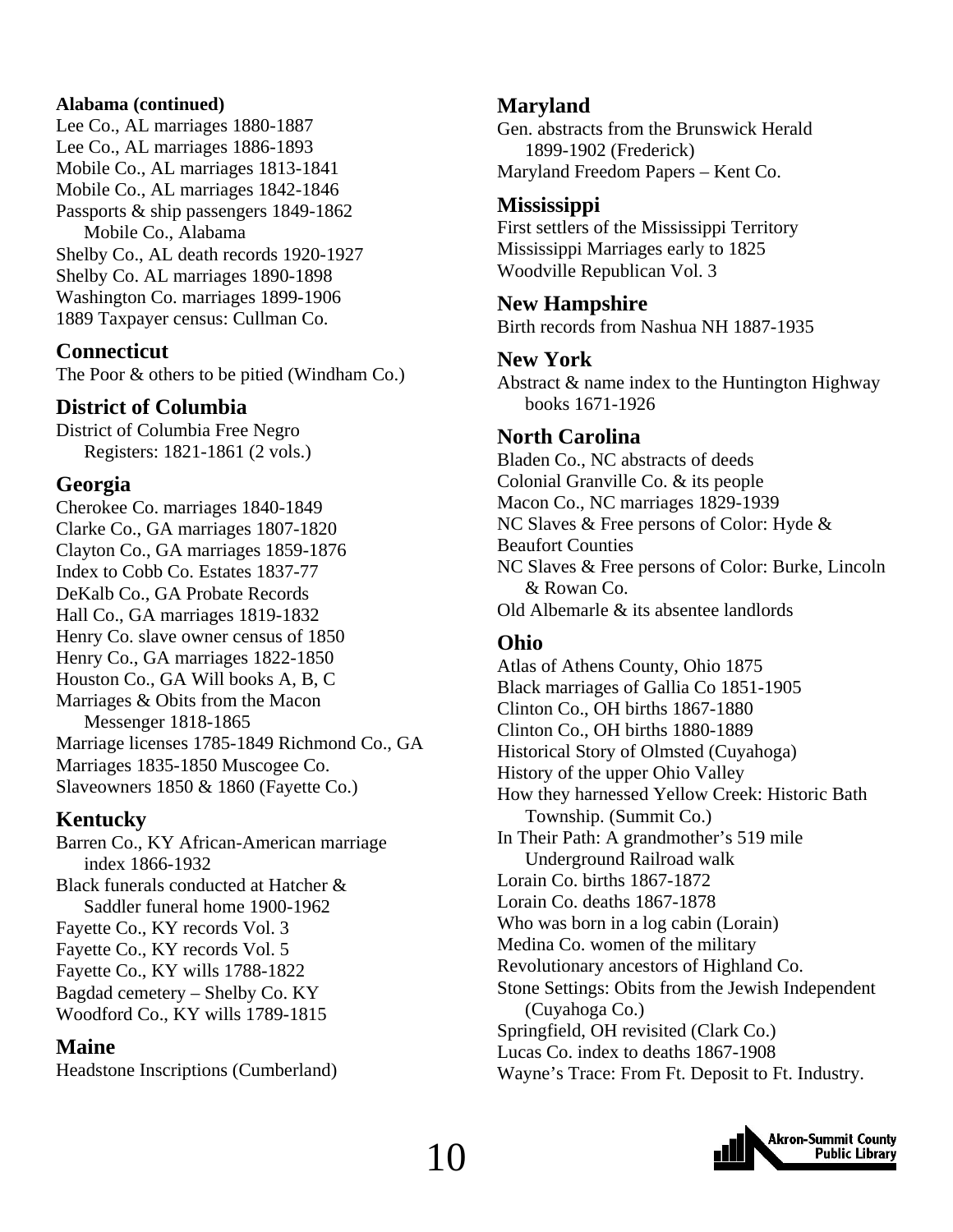#### **Pennsylvania**

Collected cemeteries of the Tri-County region Genealogical Tidbits from Pennsylvania (The) Land of Dayaogeh (Allegheny) Lost in Pennsylvania? Try the published Pennsylvania Archives Births, Marriages & Deaths 1850 -1855 in Cambria Co., PA Transcription of Clarion Co. Death Register 1893-1906 Gazetteer & Business Directory of Erie Co. PA 1873-1874 The Monongahela Railway: Its operation 1903-1993 (Fayette) Tombstone Inscriptions of Mt. Washington cemetery (Fayette) Marriages & Deaths from the newspapers of Lancaster Co. 1821-1830 Oak Park Cemetery (Lawrence Co.) Colonial Taxes Bethel Twp. 1750-1783 (Lebanon County) West Side Belt Railroad (Allegheny Co.) Index of Naturalization records of Ethnic German immigrants (Westmoreland)

#### **South Carolina**

7,500 marriages from 96 & Abbeville South Carolina 1774-1890 History of Richland County, SC Marriages & Death notices from the Camden newspaper 1816-65 (Kershaw) Laurens Co. will books D, E 1810-25 Laurens Co. will book F 1825-1834

#### **Tennessee**

Carter Co. marriages 1796-1870 Davidson Co. wills & inventories Vol. 1 1783-1816 TN History & Biography Obion Co. Wilson Co. Circuit Court 1810-1855 Wilson Co. Circuit Court 1858-1875

**Texas**  Nacogdoches: Gateway to Texas

#### **Virginia**

Historic Harrisonburg 1815 Directory of Landowners: King William Co. King William Co. records 1702-1806

A Short history of Page County

- Abstracts of Loudon Co., VA: Register of Free Negroes 1844-1861
- Birth Records of Wythe Co. 1865-72
- Kimberling Church, Wythe Co., VA annotated baptism & cemetery records
- St. John's Evangelical Lutheran Church: Baptismal records by the Rev. George Flohr 1804-1836

Abstracts of wills of Wythe Co., VA Vols. 3 & 4 from 1822-1837

Wythe Co. Marriages 1790-1853

#### **West Virginia**

Cemeteries of Hampshire Co. WV Wetzel Co., WV marriages 1902-10 Wetzel Co., WV marriages 1911-20 Wetzel Co., WV marriages 1921-30 Wetzel Co., WV marriages 1931-40 Wetzel Co., WV funeral cards and obituaries of Silver Hill

#### **Bibliographies**

The Best Genealogical sources in print

#### **Military**

American Prisoners of War held at Halifax during the War of 1812 The Battle of Bataan The Battle of Point Pleasant The Black Infantry In the West 1869-91 Civil War Monuments of Ohio The Gold Star mothers pilgrimages of the 1930's The History of the Sixth Ohio Volunteer Cavalry 1861 - 1865 The Negro in the American Revolution Revolutionary War patriots of Knox Co. OH. Revolutionary War pension applications of Southwest Virginia Soldiers The Rise & Fall of Camp Sherman Squandered Victory: The American First Army at St. Mihiel Texas Confederate Home Roster Wilderness War in Ohio (Revolutionary. War)

#### **Germany**

German minority census index of 1939